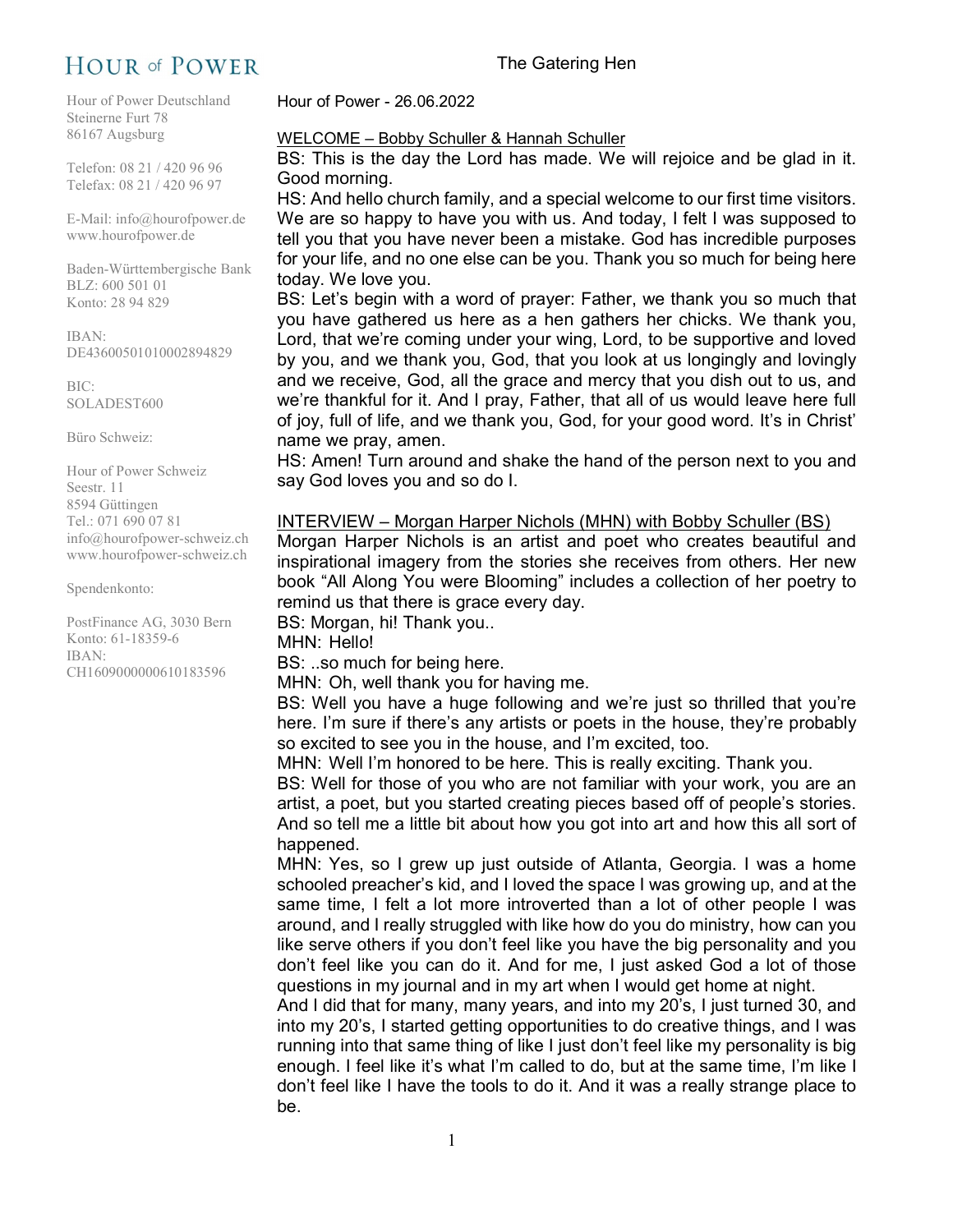So I just started writing about that strange place of like what am I supposed to do and how does it work, and as I started sharing it, I realized that's a part of a lot of other people's stories, as well. Way more people than I realized also deal with those questions all the time of where they fit, how they fit.

So yes, I put those questions and those prayers into artwork.

BS: It's interesting to think about.. I mean you're an introvert, obviously. You recharge with me time; you're getting alone, and it is interesting how very often the church that can feel a bit like a theater sometimes when we gather, we forget that this is just a small part of what it means to be the church all week long, all year long. And it's so interesting, I think you really probably gave voice to a lot of kids and teens who probably felt like maybe because they weren't like a spaz. I think it's great. It seemed to really resonate with people.

MHN: Absolutely. And I've just been really grateful because as I started to share what felt so like.. I was like I don't know, maybe other people don't deal with this, I don't know. I'm just going to share it. As I started to share these things, I started to get a lot of messages, and a lot of them were from young people, and they were like I'm 16 and here's what I'm going through, and this is what this art is saying to me and where I'm at. And I got to this place where I was like you know what, even though I still deal with self doubt, even though I still have insecurity in sharing, I was like I can at least write for her. I was like if nothing else, I can make something for her. And honestly, I looked up three years later and I created this whole body of work person by person, so literally everything I make, people send me messages and my artwork is a letter to them.

BS: And it's really a poem over a painting, really, right? And people have just fallen in love with your work. I mean you said when you started, I think you were at a few thousand people on Instagram and now you're well over a million, is that right?

MHN: Yes, yes. And I just looked up one day; I don't use like all the hash tags and stuff that you're supposed to do, like that wasn't my goal. I wasn't trying to do that.

BS: Yes, you didn't work the system.

MHN: I was just.. yeah, I did it..

BS: And people just actually liked your art!

MHN: Yes, and it's just so fascinating, it was like some of the things that we feel so alone in, and we're like I think I'm the only person in my family, or the only person who deals with this. Like there are so many people who feel that same thing.

BS: Totally, yes.

MHN: So I kind of stay in that space a lot, and I just want people to know that they are loved and they are not alone.

BS: Well one of the things I really love is that you finally put this all together in a book so you have this work, it's a gorgeous book. You guys did a great job with your art and the poetry over it. And what a great thing. The idea is for boundless living. Tell us a little bit about that. The book is called All Along You Were Blooming.

MHN: Yes, I love the word boundless and I write a lot about endless, boundless grace because I think the concept of like I am not enough, that's something that I deal with and a lot of other people deal with, as well, especially lots of young people have just like I'm not enough of this, or I'm not enough of that. And this idea that like God has given us this grace that goes so far; it is more than enough. I'm like that's what I have to remind myself of every hour, like every day it's like when I don't feel I have enough, like Christ, like that grace is sufficient for me.

BS: Is that what you hope people get when they read this book is that sense of being enough?

MHN: Yes! Absolutely, and to know that you don't have to do it alone, and if you have hard days or other people out there who are willing to walk with you, so yes, that's my hope.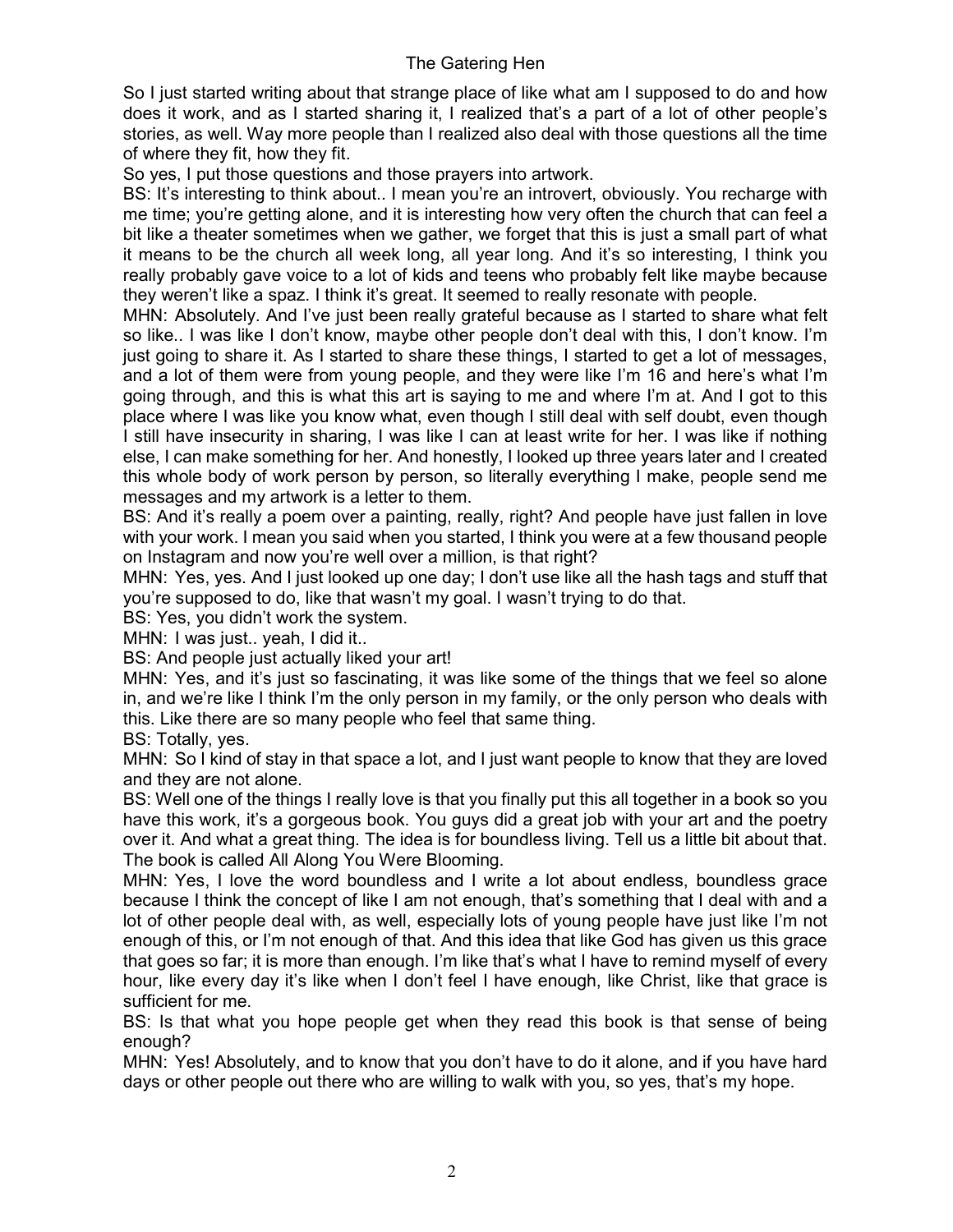BS: The book is called All Along You Were Blooming: Thoughts for boundless living. Morgan Harper Nichols, we're just so honored that you came to our church and we really want to encourage you to get this book. It's a wonderful, beautiful work of art. And I know you'll enjoy it as much as I have.

MHN: Oh, well thank you. It's an honor to be here. BS: Thanks Morgan, God bless you. MHN: Thank you so much. God bless you, as well. BS: Appreciate you. MHN: Thank you, all.

# SCRIPTURE – Proverb 9,9-11 – Hannah Schuller

In preparation for the message, Proverbs 9: Instruct the wise and they will be wiser still; teach the righteous and they will add to their learning. The fear of the Lord is the beginning of wisdom, and knowledge of the Holy One is understanding. For through wisdom your days will be many, and years will be added to your life. Amen.

# WELCOME – Bobby Schuller

Welcome! We're so glad you're watching! If you live in Orange County or Los Angeles, or heck Riverside or even San Diego, you know what? We're going to even accept Las Vegas. Come on down to our church, and if you're ever visiting, please come to Irvine and visit with us. We'd love to see you and give you a big hug and a high five and a handshake, and anything else that is like that. Okay.

# DECLARATION – Bobby Schuller

Would you hold your hands out like this as a sign of receiving, let's say this together: I'm not what I do. I'm not what I have. I'm not what people say about me. I am the beloved of God. It's who I am. No one can take it from me. I don't have to worry, I don't have to hurry, I can trust my friend Jesus and share His love with the world. Thanks, you can be seated.

# MESSAGE – Bobby Schuller "The Gathering Hen"

I want to ask your forgiveness in advance for how my brain will probably not work very well today. I woke up at 3:30 this morning. My son came into our room because he wanted to go to Disneyland and refused to go back to bed. And then my daughter woke up because she started freaking out because she was wondering if the ribbing on the roof behind your teeth, the roof of your mouth, if that means more teeth are coming in, and she started worrying about that. And so all of a sudden our bedroom this morning was absolute chaos, so I just got up and came to church. So I'm really worried I'm going to say something uber inappropriate that I can't un-say. Like all the filters are gone, very few of the synapses are actually connecting in the way they're supposed to. So it's either going to be very boring or very entertaining. We'll just trust the Lord, amen? Let's dive right in. Okay. Today! I want to talk about how as a disciple of Jesus Christ, that your life is an ever developing, hopefully ever improving project that you are responsible for. And one of the ways that we're supposed to view our life is like my life is a set of skills, values, things I do, habits that develop over time that help me accomplish my goals and all of these things, and that over time I'm supposed to develop into a more Jesus kind of person. In other words, view your life as a project that you're working on that's always getting better. When we do this, if we're doing this, we ought to invite the feedback and insight of others. We all know that. It's a smart thing to do, it's wise to receive feedback or criticism or things like this. But most of us honestly we don't do that very well. We don't want to do it, we're not good at it, we're not interested. It reminds me of like.. very many of us, we have this view where like we're probably doing either a lot worse or a lot better than we are, rather than just what we're doing.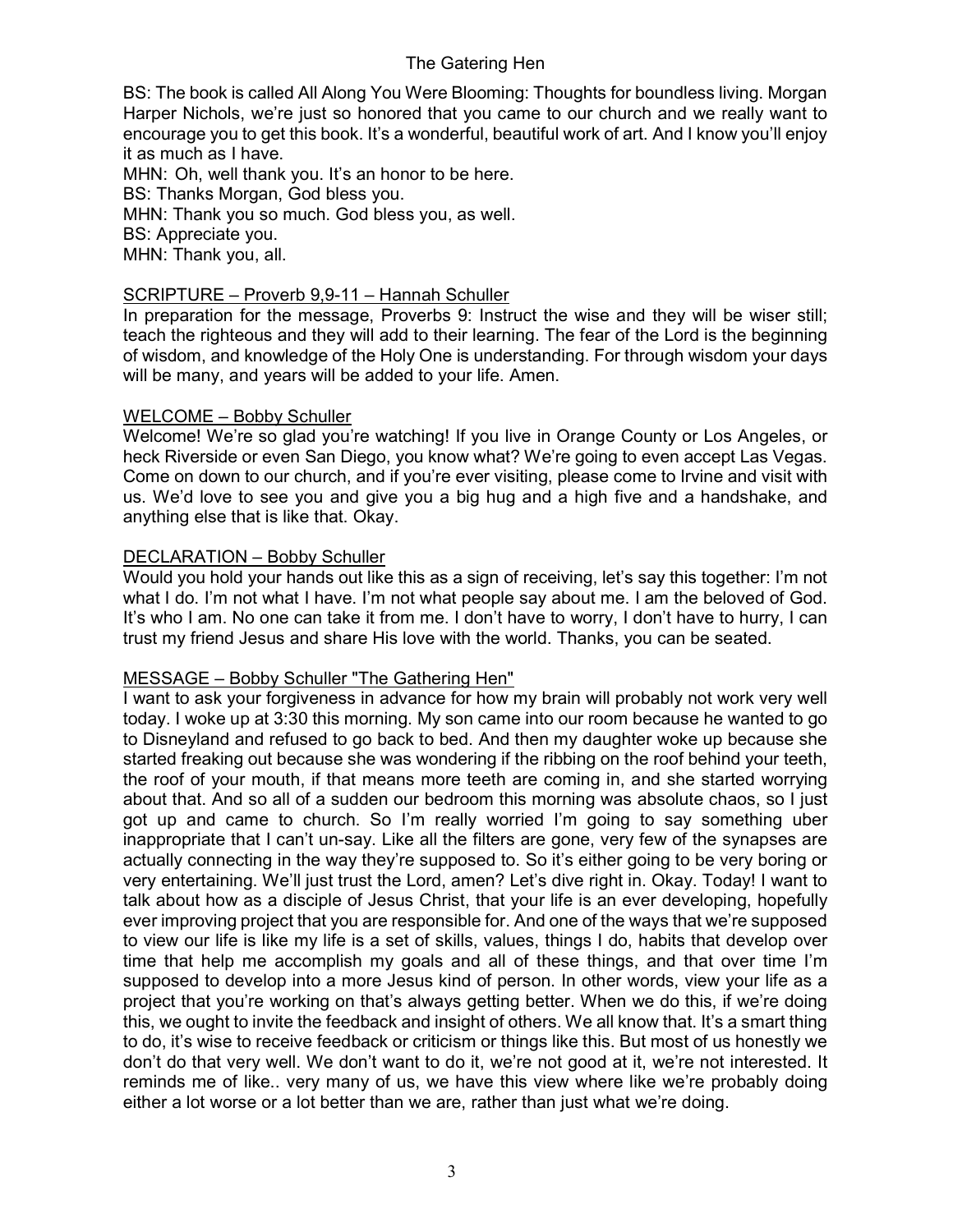I remember when Hannah and I first started dating. It's funny - George Carlin who is that old standup comedian, he said "most women are crazy, most men are stupid, and the reason women are crazy is because the men are stupid." Now that was true in my life when Hannah and I first started dating. For me as a young man, just in and out of college, I really struggled to bond emotionally with others. I had lots of friends. I could go to a party and have fun and was doing things a lot, but I really struggled with what it meant to connect deeply and emotionally with someone through vulnerability, honesty and intimacy. And so when Hannah, really was my first very serious girlfriend that I might marry, when things started becoming more serious, this, I think was an issue that I didn't see clearly. And one of the things I love, I haven't told this story in awhile so hopefully it'll land well, but I always think of this as probably a difficult thing for Hannah to do, maybe a little bit embarrassing. She put together a list of things that boyfriends do to show their girlfriends that they treasure them. Something like that. And she made it like very plain as day, foolproof. I think a lot of this is because Hannah grew up with five brothers so she kind of knows that men are stupid. So she put this list together and it was stuff like boyfriends ask their girlfriends how their day went, and how they're feeling. They hold their hands, they open doors for them, they etc., etc. And she did it in such a gracious sweet way. And I'm really glad to say that I received that and looked through it, and although I was a little embarrassed, I was like okay, I'm going to start doing these things. And now we're married! But I will say that was probably an important part of understanding something about myself that I had never seen before, and that was that I had a lot of emotional walls up towards people that loved me. It helped me; I could have taken it another way. I could have said well you don't do this, or you're not that, or I'm doing a good job. And this is what most of us do, right? Most of us either when somebody comes to us with feedback about how we can do better, one they don't to it as well as someone like Hannah usually does, very like nice about it, and like let's sit down and let's just talk about this. Most people it's a little more emotional. But aside from that, when we get feedback, when we hear from someone, usually we either internalize it as shame, like I feel really embarrassed and I just disappear and I shut the person out, right? Or we react defensively. We say things about them that they're not doing well. Like, well you're blind to this, or you don't show me you love me. And this is how, especially spouses, boyfriends and girlfriends, this happens with coworkers and colleagues, employees, employers. This works with kids, friends, colleagues, right? Whenever someone trusts you, likes you, loves you enough to give you some feedback, most of us are not happy about getting feedback, right? Most of us don't want to hear it, and that's really what it is. We just don't want to hear it. And yet this is one of the best ways we can grow as a disciple. And now I need to just pause for some irony. I have been preaching now for twenty years, and it's amazing how very often when you preach, people are always thinking about someone else that does this. My son needs to hear this sermon. My husband needs to hear this sermon. It reminds me of like.. did you guys ever see the movie The People vs. O.J. Simpson? Very good film. Or actually I think it's a TV series. And very, very well done. Two of the characters are Nathan Lane and what's the guy from.. the scientologist.. the one that's not Tom Cruise. Thank you, John Travolta. That was the way I described him. Yes, John Travolta, who's playing Robert Shapiro, and Nathan Lane, who's playing F. Lee Bailey. F. Lee Bailey comes in and Robert Shapiro looks at him and says "hello Judas." And F. Lee Bailey looks at him and says, "I suppose that makes you Jesus?" And I thought it was like such a great response. And this is how we are, right! Like you're Judas because we're not thinking that what we're saying, like I'm Jesus, but very often we have these things. So we always want to think someone else does not receive criticism, and today I want to encourage you to think about your own life and ways in which you can invite feedback, even criticism, or take criticism without shame, and without defensiveness. Ideally we're not going to have either of those things. That if we get criticism, we can sort of just receive it objectively as what it is.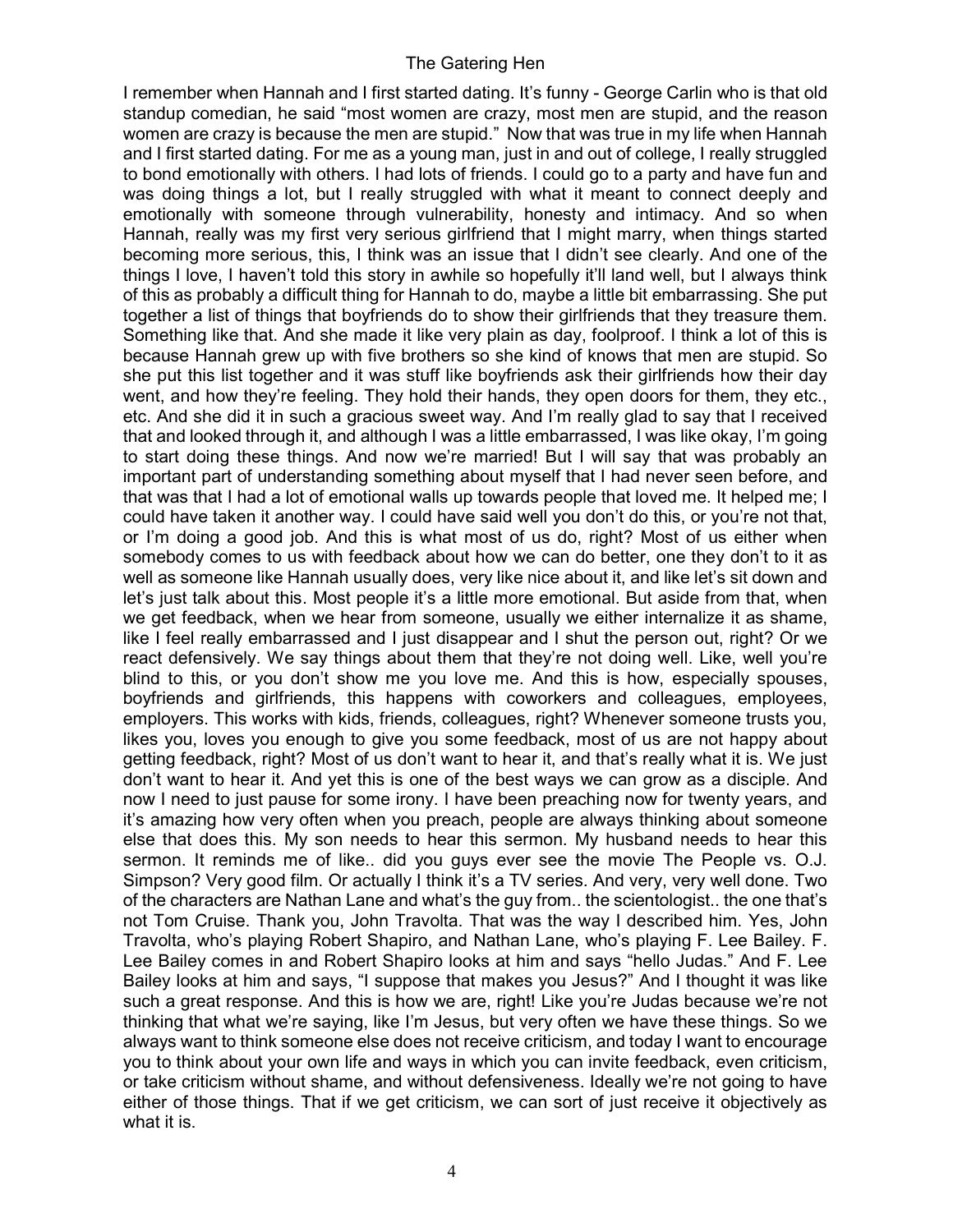And not curse it and not bless it – just receive it as it is, and analyze it, and then either take it and learn from it, or discard it. But to never be like oh, this is me, I'm such a bad person. Or to go, no, you do this. And if we can learn to do that, I think that will give us so much more wisdom, such a better life, and help us develop better as people, amen? Oh, I forgot, we're still on the series of birds and today's the last one, and we probably can't forget one of the most famous bird stories, and that is the story of the hen. Its, I think, only used once, but it's so peculiar. That is a giant chicken. Wow. Whoa. We can't forget the story. It's a great image of a mother hen caring for her chicks, looking over them, guarding them, protecting them. And this is the image that Jesus uses to describe Himself when He speaks of the Jewish people. That He would have guarded them, protected them, called them to Himself. And it was actually a line that people in His day would have recognized. If you have your Bible's, let's open up to Matthew chapter 23. Now it's interesting because we're a very positive church and that's a good thing to be. And so we tend to pick very positive passages, but today I picked one of those like very, very dark passages to preach on. It was so dark, in fact, that Hannah was like I can't read this as the scripture reading. I need something else. I can't be like the blood of prophets is coming against you and all this stuff, so I was like okay. Yes, she couldn't interpret it. Yes, without context, it would be ridiculous. You all would be like what is she talking about. So anyway, so we did the Proverbs passage, which I'm also preaching on today. But even still, Diane who I texted it to, she was like this is really dark. And then I got another text from Pastor Tim who was like hey bud, are you sure you sent the right text? This is really, really dark. Are you sure this is the one? But I love this stuff, you know me, especially when I can get a little bit of history in there. Okay, Matthew chapter 23. This is the passage where Jesus refers to Himself as a hen. In the context of this passage, Jesus has been in Jerusalem, He's been preaching and engaging with people for like four chapters, and He's just gotten into like pretty much the heavy part, very heavy, very dark part of this sermon that effectively He's giving. And He's just finished the seven woes against the Pharisees, the teachers of the law. Now when we think of Pharisees, we think of these bad guys, but when you picture Pharisees, picture they're usually good men, a lot of them, and some of them are bad men. They're a big mix of people, but picture pastors! He is saying this to people like me, like Bobby Schuller. People who tell everybody how to live, tell everybody what to do well, but don't practice it themselves. He's talking to leaders. And He talks about how these teachers, in particular, laud and venerate the graves of holy men and women; how they put offerings and flowers on their graves, and how they said oh if you would have been sent to us how we would have followed you. But then He says but the prophets and the men and the women of God that I send to you, you kill them and you hurt them and you cast them away. And then He says this: "therefore I am sending you prophets and sages and teachers. Some of them you will kill and crucify. Others you will flog in your synagogues and pursue from town to town. And so upon you will come all the righteous blood that has been shed on earth. From the blood of the righteous Abel to the blood of Zachariah, son of Versai whom you murdered between the temple and the altar. Truly I tell you, all this will come on this generation." Do you know what He's saying there, by the way? So in our Bible, in our Old Testament, the first book is Genesis, but the last book in the Christian version of the Old Testament is Malachi. The Catholics did this well after the forming of the Biblical canon, but the original canon for the Hebrews actually does not end with Malachi, it ends with 2nd Chronicles. And what happens at the very end of 2nd Chronicles is the murder of Zachariah the prophet. It says that God is sending all of these prophets to Joash, this king who has turned his back on God to save the people, to save them. And He keeps sending people, and then finally Zachariah is sent to Him, and Zachariah is killed in the temple! The irony: the very place that has been neglected. This is the last murder of a godly man in the Jewish Bible. What's the first? Of the story of Abel, right? Cain and Abel. Cain and Abel are brothers, the sons of Adam and Eve, and Cain because he's jealous of Abel, kills his brother and God shows up and says "where's your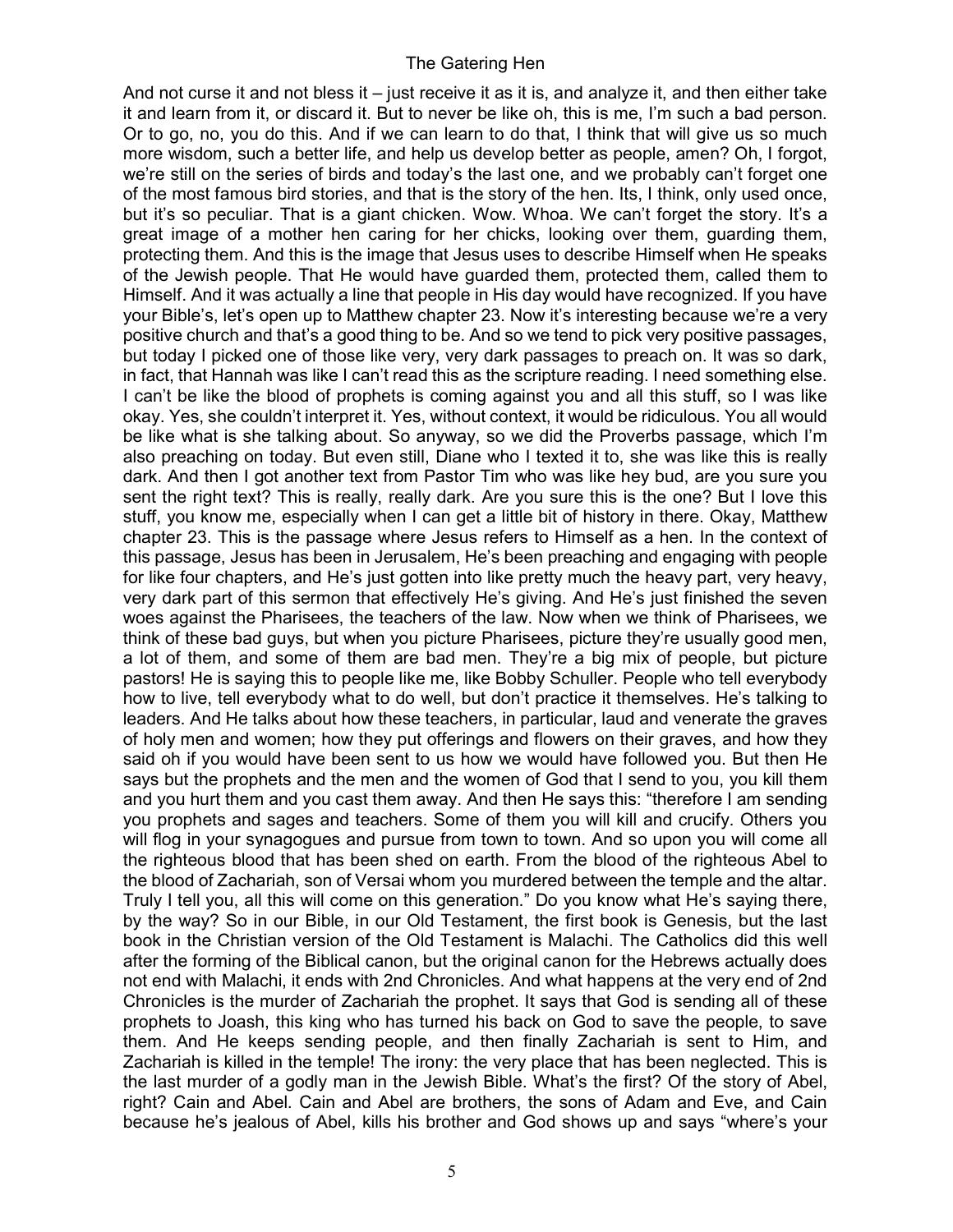brother?" And Cain says, "Am I my brother's keeper?" what? And then God looks at him and says, "Listen. The blood of your brother Abel cries out to me." What's Jesus saying? All these prophets, all of these holy people that were sent to you, you killed them all and you're still doing it today. And of course He's foretelling His own crucifixion. But He's telling them look, you're still doing this. You're still sending away those that I'm sending to bless you. And then He says "Jerusalem, Jerusalem." Let me just pause for a minute. It's interesting when you think about Jesus because you see His birth, and then like His whole young adult life is almost completely invisible. And then He emerges as this great sage and rabbi. And I'm always so curious about what Jesus' life would have been like from, I don't know, like four to 25 or something. We do know some things, though, that we can fill in the blanks. One is that what did Jesus do for a living? Somebody answer. He was a what? Carpenter? Wrong. Wrong! Not a carpenter, sorry friends. He was a tekton. You know exactly what that is, right? A tekton. Tekton means builder. Builder. So if you're British and builders use wood, you translate tekton as carpenter. But if you're in Israel, where there aren't hardly any trees or timber, and everything is built with stone, a builder or a tekton is a mason. Jesus was a stone mason. Not the one like in the club. He worked with stones. And because He lived in the Roman Empire, He and His father Joseph; it's interesting to picture Jesus as uncreated God, the essence of God in the flesh, but still like being a teenager, and out there working. And it's interesting when you picture Jesus building houses and markets, and delivering bread to His aunt, and doing mosaics in synagogues, and people stealing His tools, and people bugging Him or teasing Him or bullying Him, and how even as a teenager and a child, He dealt with all of those things in the development of His life. Well one of those buildings as a tekton, so probably a little bit of carpentry, but mostly stone masonry, one of those buildings that He would have worked on all the time would have been a theater. Every town had one. They were elaborate and beautiful. They were centers of gathering and music and play. And they functioned as a philosophical heart for Roman and Greek people. Aristotle said that the theater experience, that the theater should be always sad and dark because we should gather around these sad stories for a word he called catharsis. That when we experience the sadness of another that we know intellectually is fiction that allows us to take our real story, our nonfiction story and sort of hold it out in a safe way, and reexperience it in a way in which we can let it go. I think there really is something valuable to that. So the Greeks loved the tragedy. They loved these very sad, very dark stories. And I imagine that Jesus was called several times as a master stone mason to go and repair a stage, or a seat, or maybe He even built an amphitheater somewhere, or some other great building. And maybe He got free tickets and maybe He got to see a lot of these shows, or was just working on them all the time. But one of the most famous.. this is what I'm getting at. One of the most famous plays in Jesus' day was a tragedy called Trojan Women by Euripides. And it's about the destruction of the city of Troy, which is supposed to be this golden, great city; the hope on a hill. And it was like a magical, amazing place that gets destroyed. And the play actually begins after the siege is done, and after it's been overrun. And the queen wakes up in the tent of the enemy general, Agamemnon, and her opening line sounds something like this: O Troy, Troy, Ilium, Ilium, how I would have gathered you as a hen gathers her chicks. Okay, let's go to the passage. "Jerusalem, Jerusalem, you who kill the prophets and stone those sent to you, how often I have longed to gather your children together as a hen gathers her chicks under her wings, and you were not willing." Interesting, isn't it? Jesus is quoting.. most Bible scholars believe Jesus is quoting the Trojan Women play by Euripides, which is a sad play. In other words, Jesus is not saying this in anger, He's saying it in grief. He's sad that Jerusalem will not embrace the teachings of the Prince of Peace; that they won't save themselves through the wisdom that He is offering, I mean He's like the queen weeping over Troy, right? He is a prophet that is not angry anymore at this point.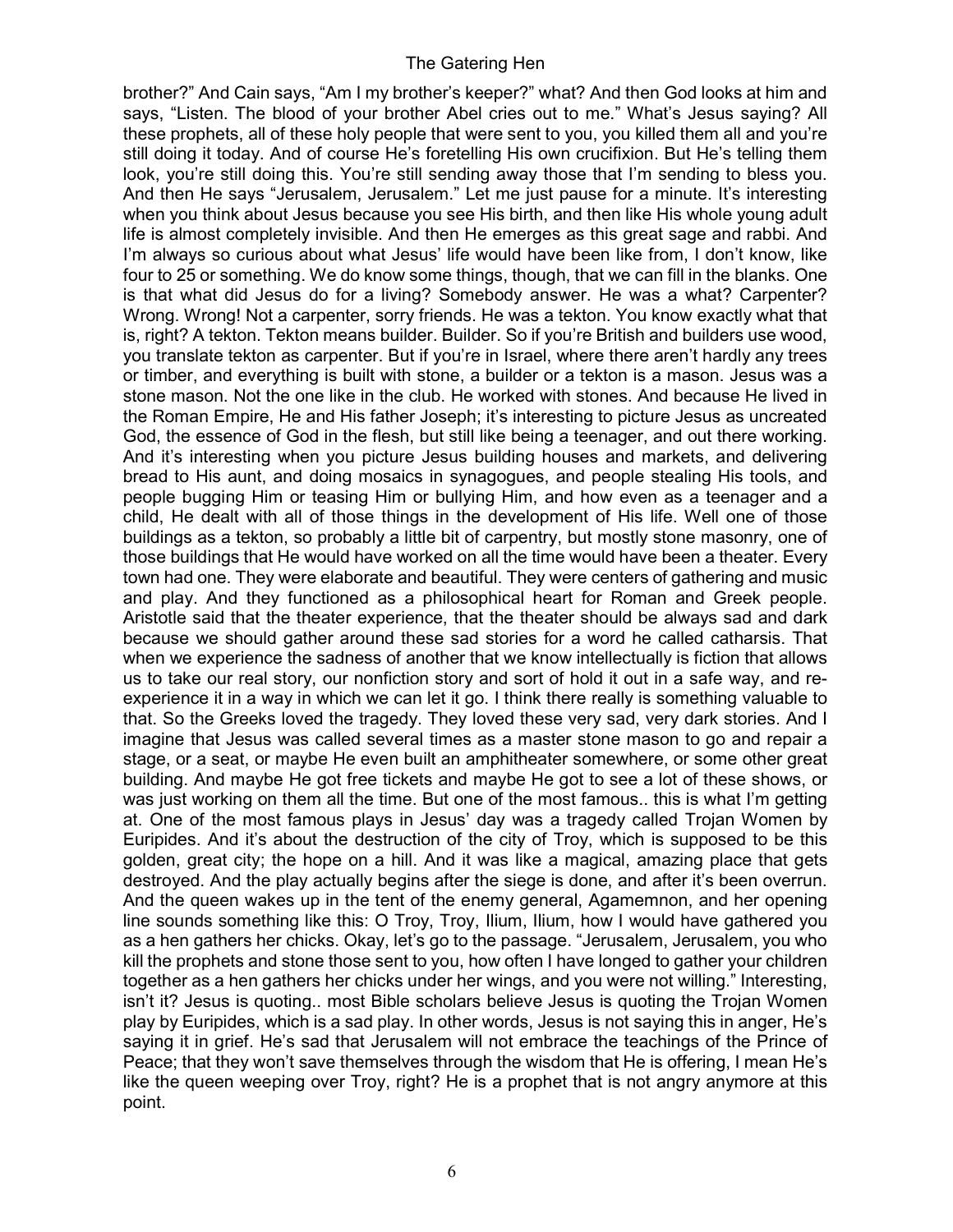It's more like He's just so sad because He also knows what's going to happen and what's going to happen is that Jerusalem will be destroyed by the Romans because they couldn't live at peace. And should they have? Were the Romans good guys? No, the Romans were evil, they were occupiers, but Jesus gives us a method for that, of how to deal with people who are evil to us; how to deal with people who treat us badly. And they just wouldn't have it. They wouldn't listen to Him, and I think that's at the heart of what Jesus is saying here. It's a fun thing to ask, though, isn't it? What if? What if the Jewish people, all of them, not just a handful of them, had decided no, we're going to live out the Torah in this way that this great rabbi is teaching us: love our enemies, and be at peace with our neighbor, right? Turn the other cheek and this kind of thing that actually embodied the early church. What if they had embraced us and Jerusalem hadn't been destroyed, and there would have been a temple. These are the games that I like to play when I look at history. But not you guys, I can tell, it's not your thing. It's cool. It's all good. Eventually what happens in 66 A.D. is there's a tax revolt. Israel is already a bubbling sort of hot mess of emotions where people don't want the Romans there, and there's this tax revolt that happens, and this guy Gessius Florus plunders the temple to take the money back to Rome for the taxes, and this creates this giant eternal war between Israel and Rome. And finally a general named Titus who will later become Caesar, sieges the city. It takes four months to take the city down. It takes a long time to destroy it, but he utterly destroys the whole city, enslaves the people, and this is when the diaspora happens in 87 D. People are sent all over Europe and Asia Minor, and synagogues are started and this is when the Jewish people are scattered. There is incidentally the arch of Titus, which is near the forum in Rome. You can actually see dark imagery of women and children and loot being taken away from the temple. And I can just feel like Jesus sees this picture in His head of this horrible thing that's going to happen to His people, a Jewish rabbi. He sees it. He knows this is going to happen to His people and it grieves His heart. Well anyway, all of this to say that this is human nature. This is not like a Jewish thing. This is a people thing. Very often when we finally feel like we've got it together, when we finally feel like we're surviving and our spouse comes along, or our kid comes along, or our best friend or colleague comes along and gives us some uncomfortable feedback, well quite frankly we don't want to hear it! I'm not into it right now. Things are fine! Leave me alone. Right? This is kind of how we feel. And that is one of the biggest.. that's what everybody does, by the way. Join the club, right? Men, women, everybody does it. But there are a handful of people that the Bible says are wise and these are the people who invite that kind of feedback from their spouse or their kid, even though it's super annoying, and what kind of pedestal are they on? Proverbs chapter 9 says, "Whoever corrects a mocker invites insults. Whoever rebukes the wicked incurs abuse. Do not rebuke mockers or they will hate you. Rebuke the wise and they will love you. Instruct the wise and they will be wiser still. Teach the righteous and they will add to their learning." Proverbs chapter 12 says, "Whoever loves discipline loves" what? Knowledge. "But whoever hates correction is" what? Stupid. Stupid. It's because it's human nature. So I just want to talk.. just a few principles that I think have really helped me and can really help you as a leader, as a spouse, as a friend, as a kid, as a colleague, as a coworker. First I want to say this: the more you ask for feedback and criticism as a leader, whatever, the more you ask for feedback and criticism, the more people will trust and respect you, and the less resentment they will feel towards you. Can I tell you that the more somebody loves you, the more they probably feel a little resentment towards you most of the time. Is that believable? There's always this little bit of resentment that can pop up every once in awhile, and it's usually because there's some aspect of your life that you're purposely turning a blind eye to. I'll say it again: the more you ask for feedback and criticism, the more people are going to trust and respect you, and the less resentment they will feel towards you. That's a promise. So think of your life, then, as a disciple of Jesus, as an ever improving project.